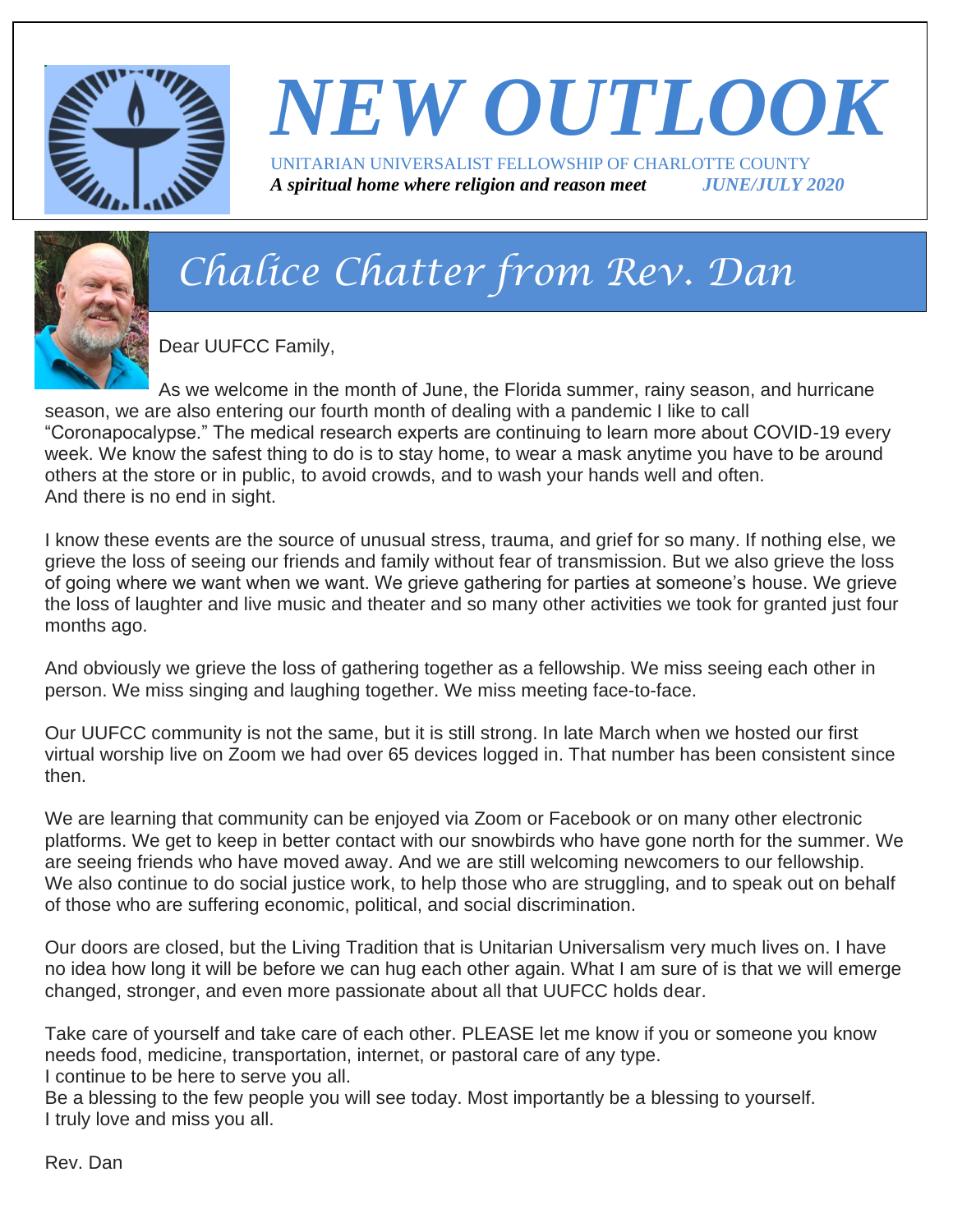*Dearly Beloved is a wonderful expression, but I have decided it is not me. As much as I love the reference to the Prince song, it feels too "high church", or like a wedding. Please send me your suggestions for a title or phrase... the chosen selection will receive.....a surprise!*

\_\_\_\_\_\_\_\_\_\_\_\_\_\_\_\_\_\_\_\_\_\_\_\_\_\_\_\_\_\_\_\_\_\_\_\_\_\_\_\_\_\_\_\_\_\_\_\_\_\_\_\_\_\_\_\_\_\_\_\_\_\_\_\_\_\_\_\_\_\_\_



Dear Loving Community,

This month seemed to have whizzed by. Like many of you with whom I have spoken, I am realizing that I really need to ground myself regularly during these times. Just as individuals, we as a community, need to ground ourselves in what we know, who we are, and how we are connected. This need to reaffirm and settle is in the air.

In taking in the wisdom of our UUA President, Susan Frederick-Gray, we need to get out of crisis mode; settle and assess our plans for the potential "long-haul" of this new way of life. We understand that we are going to be closed indefinitely, and will assess conditions regularly to keep us as safe as possible. Remaining physically closed does not mean that we stop being an active and connected community.

We have already begun. You will see some exciting changes from the office, as our new software simplifies and improves our previous five (yowzaa!) different tracking systems. (Thanks to the teamwork of Mary Jane, Katheryn F., Laura A., Fred P. & myself). Also, watch for the appearance of a new website in our near future! Program Council will be up and going very soon - be ready, Committee Leaders!

From the feedback that we have received, our first Town Hall meeting was a great experience with some important sharing. We will continue these on a monthly basis. In the next two weeks, your Board will have a reassessment meeting to look at what happens between now and when we do open regarding budget, positions, and activities. We continue to welcome your creative ideas for activities that we could safely do. Please email them to me by June 5th. We have an exciting surprise coming up!

It is time for us to learn some new skills, share some old skills, and come out (figuratively), be heard/seen, connect, play, and take our power to enjoy each other and make this world a better place! It doesn't matter what kind of position we are in...whether we are in a small room by ourselves, whether we do not feel well, whether we are out running and kayaking, whether we have phones glued to our hands or developed new keyboard calluses on our fingertips...everyone needs a connection, and it will take **all** of us to figure out how to make that happen for **all** of us!

Namaste, Lorrie Board President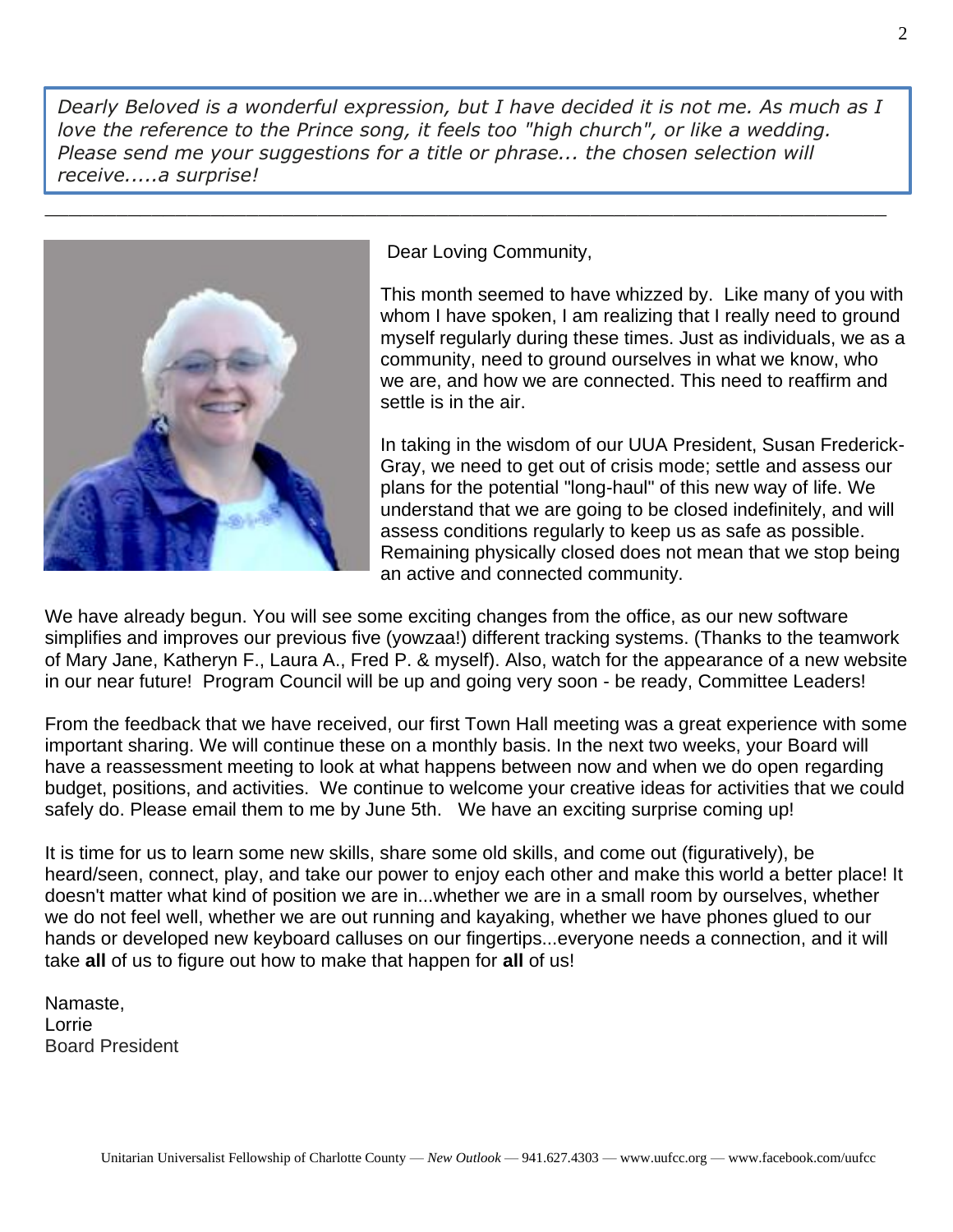# *Sunday Services – by Zoom*

**(see page 7 for Zoom link)**

### *June 7*

#### **The Fifth Source of Unitarian Universalism Rev. Dan Lambert**

Humanist teachings which counsel us to heed the guidance of reason and the results of science and warn us against the idolatries of the mind and spirit.

# *July 5*

#### **General Assembly Report**

Rev. Dan Lambert and the UUFCC delegates will share highlights from the 2020 Virtual UUA General Assembly.

### *June 14*

#### **The Sixth Source of Unitarian Universalism Rev. Dan Lambert**

Spiritual teachings of Earth-centered traditions which celebrate the sacred circle of life and instruct us to live in harmony with the rhythms of nature.



*June 28*  **General Assembly Closing Worship**



# *July 12*

#### **Issues from General Assembly. Part 1 Rev. Dan Lambert**

All kinds of issues usually arise at General Assembly each year. Rev. Dan will take time to share some that occurred this year.

# *July 19*

**Issues from General Assembly. Part 2 Rev. Dan Lambert**

**(see above)**

## *July 26*

The service will be led by Matt Meyer. Matt has led music and worship for hundreds of services in congregations all over the U.S. and Canada. Matt has a degree in hand drumming from Berklee College of Music and has studied abroad in Cuba, Ghana, and Central America. In addition to music, Matt is also an active community organizer and educator.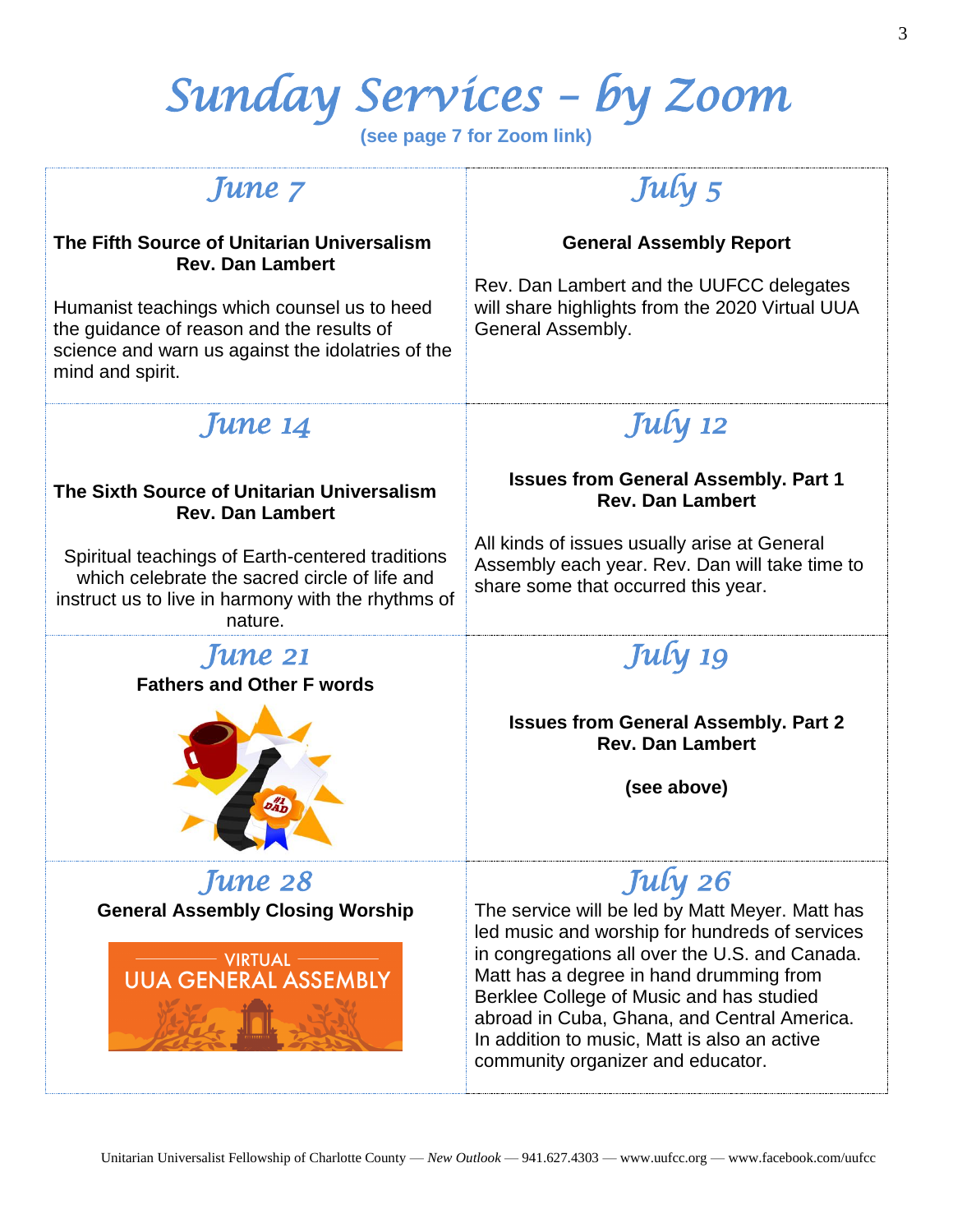# Money Matters



Did you know you that Amazon has a feature that donates a small percentage of most purchases to non-profits? To participate, all you have to do is designate UUFCC as your benefiting organization. Then, whenever you use Amazon Prime to order anything, use the Amazon Smile web page. I don't know about you, but I have been doing as much of my shopping as possible on-line since the shutdown and will be continuing to do so until it is safe to go out. I assure you that every little bit donated to the cause helps.

I thought I would take a minute this month to talk to you about the monies that sustain us and

what membership entails. We receive the majority of our operating budget from pledges and donations. Pledges are done every year to help us create and manage our budget for the year. Members that pledge money for a particular year are eligible to vote for that year's budget regardless of the pledge amount. This is why we have a pledge drive in February/March culminating in the annual meeting at the end of March, which always includes congregational approval of the budget and board elections. Pledging members are authenticated to vote at the annual meeting that presents the budget for the next fiscal year.

We have pledging members and pledging friends. We also have friends that do not want to be members and do not pledge, but who are regular donors. We also have pledgers, friends and visitors that throw money in the collection plate when we have services in the sanctuary. This is the one fund that does not exist in Corona-time.

To be a member, you need to sign "the book" which puts you on the UUA membership list, and either pledge or have donations on the record every year. That is why it is important to put your name on any cash donation now and during regular operations.

As another reminder, you can donate with the phone app Venmo. Venmo doesn't charge any fee if you donate with a debit card or put funds to use in a Venmo or PayPal account. You can also use a credit card, which is fee based (UUFCC pays the fee). Setting up this app on your phone can be a little tricky, but once you have set it up it's a breeze. Let us know if you need help.

PayPal is still in process – we are trying to get the non-profit paperwork together so that the Fellowship does not have to pay a fee for your contributions. We will keep you informed.

I recently did an assessment of how our business expenses/income have changed due to the Coronavirus. My best guess at this point in time, just two months into the new fiscal year, shows that we will still have a deficit at the end of the year that is only a couple hundred dollars less than the one predicted with the original budget. Having said that, this community's generosity so far, especially considering most of us are sheltering from home, has been tremendous. We are thankful for all you are doing to support your fellowship and your community at large. Thank you!!

Pledges continue to come in and are a pleasant surprise! If submitting your pledge has slipped your mind due to the quarantine or for any other reason, please consider submitting it at your earliest convenience. Additional commitments will enable us to burn down the deficit. It would be wonderful to break even or end with a small surplus in these Corona times.

With best wishes to you all, Nancy Weaver

UUFCC Treasurer [nancyxweaver@gmail.com](mailto:nancyxweaver@gmail.com) 303-241-0309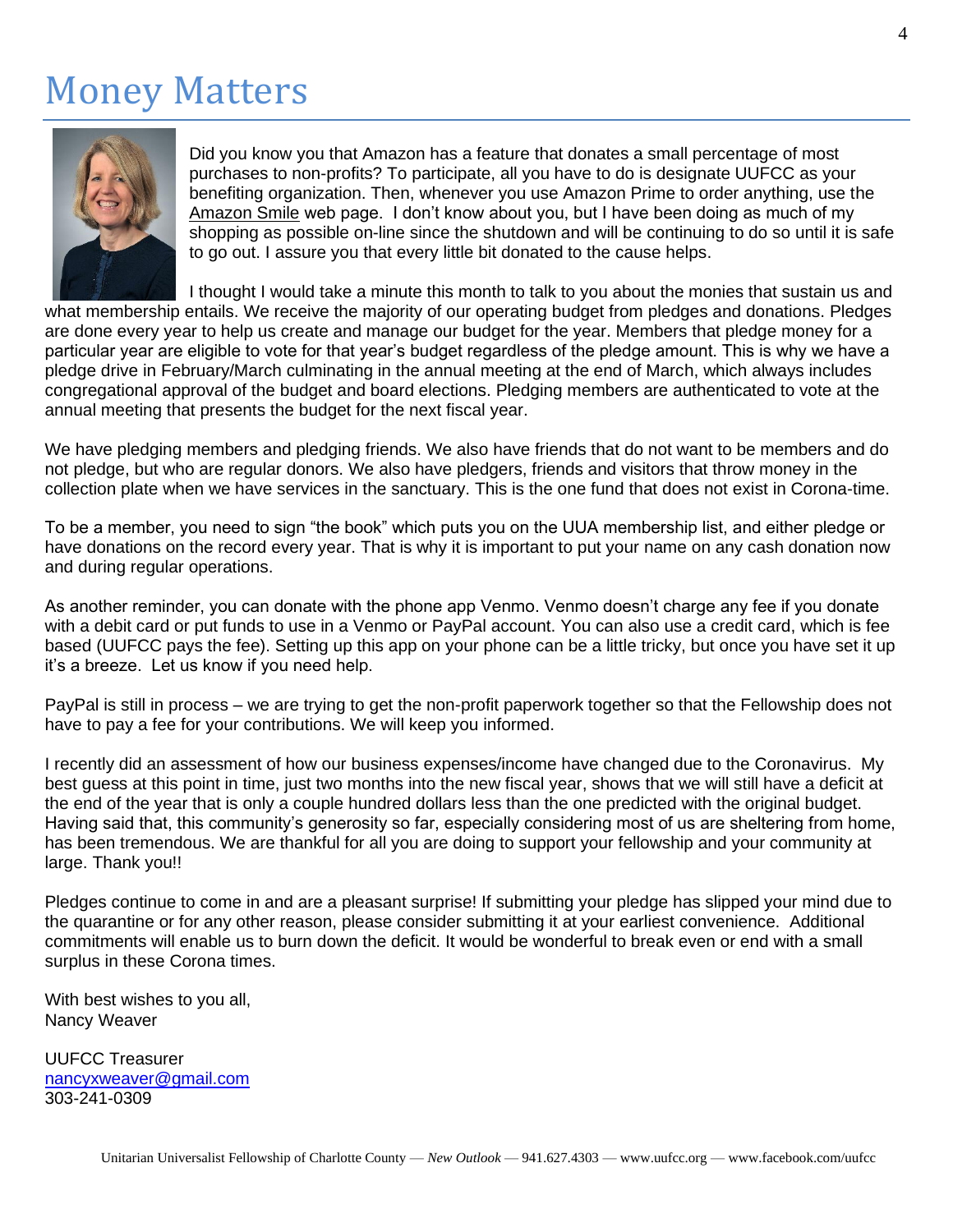

# And the Beat Goes On…

## Linda Chorny Himes

Every year the choir patiently waits for the return of our Music Director, Jim Boyle. When he arrives, we are joyous to make noise together once again. Fall 2019 was no different, every Thursday evening we gathered in our loft. Warming up with Do, Re, Mi's and singing together from our hearts. Snowbirds trickled in and by Christmas we were mostly complete.

On Christmas Eve 2019 Jim led us in A Happening. Taking turns performing many well-loved Christmas themed tunes. We had choir pieces, trios, duets, four-handed piano pieces and a clarinet-piano duet. Those are the times we find ourselves longing for now in our time of COVID-19 quarantine.

March 2020 arrived, and we got the announcement that all activities and services at the Fellowship would cease. Sunday services would be streaming on Zoom. Jim and I talked about music, because that is what we do. When Jim told me services may go to recorded (commercial) music. My reaction…NO! We can't let that happen!

We stopped and counted the things we had on our side...Jim has experience with recording music. He has recorded his own compositions and has an electric piano that he can turn into "Boyle's Tiny Symphony". Our choir members, who all have beautiful voices to share, can record themselves with minimal equipment. I have computer knowledge and can never resist a challenge. And so, it began…

We chose a hymn that the choir has often sung, #123 "Spirit of Life". Jim put together the music track in an audio file. He sent that WAV format file on to me. My job, from there, was to scan the pages from the hymnal for those who didn't have one at home. Assemble an email with instructions and attach the music WAV file and hymnal pages. Send out the email to the choir and wait…

The choir members open the email and get to singing…They open the music file on a device which they are able to plug their headphones into. Then use their smartphone, with Voice Memo or a similar app, to record their vocal track as they sing to the music. Listening to your recording is difficult, especially since we don't hear the voice we recognize in our head on that recording! Our bones lower the frequency of the vibrations from our voice and it sounds quite different to us from what the world hears. We also hear every tiny note or word that doesn't seem just quite right. Recording version 1, 2, 3….until you finally get THE ONE you can live with and it goes to Linda.

"Linda's Tiny Music Studio and Video Production Emporium", fully equipped with a laptop, iPad and iPhone, opens for business. I get busy importing the WAV files from Jim and each choir member into an app, n-Track Studio 9 (a digital audio workstation). Each track is laid down then adjusted like puzzle pieces. Listening to them, equalizing them, bringing out parts and fading others. Building those tracks into the choir we so love…a Virtual UUFCC Quar'n Choir hymn is born!

On to the next challenge…Jim had told me in order to get a song up on YouTube it has to be in a video form. I think back to my course on Microsoft Office at Edison College, where I HAD to make a PowerPoint video. It becomes like algebra, someday you'll find you really need it! The slides will allow the congregation to join in singing using the lyrics on their screen while the audio (hymn) runs in the background. Add some animation and boom it's a video! I uploaded the video and shared the link to Jim, the choir and Dan…see and hear what we have done! Success.

We are now solidly in hymn production. We have learned things along the way and are working to improve the final product. Solos and duets will be featured from time-to-time.

Now the whole congregation can hear, watch and sing with each hymn on the UUFCC YouTube Channel. Go there and check it out!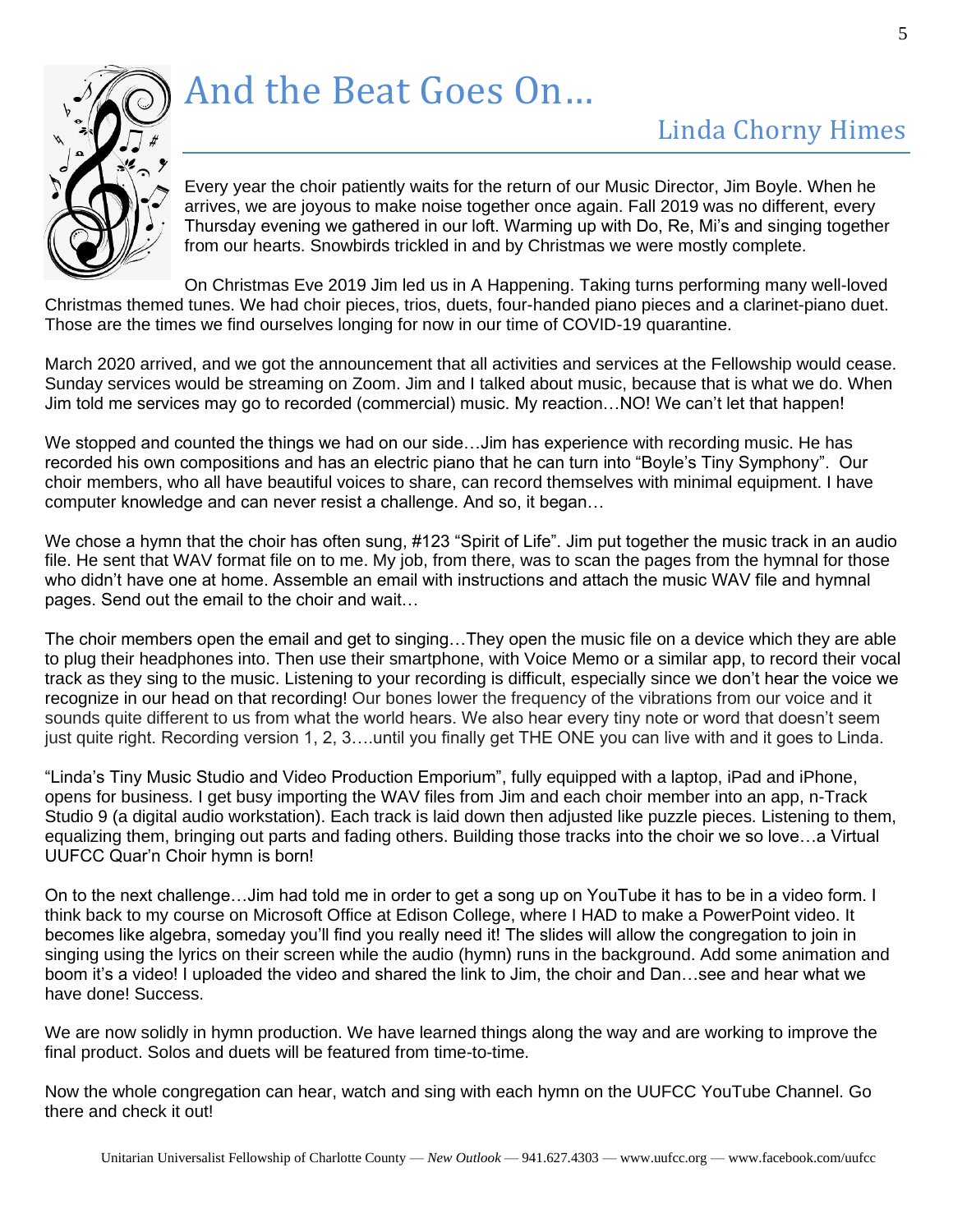The UUFCC Immigrant Justice Committee, following the example of the Racial Justice Committee, is planning to hold an event in November 2020 during which brief vignettes (no more than 500 words) written anonymously by an immigrant or close relative of an immigrant will be read in a public setting and also published in a booklet titled "Immigrant Voices". Or someone not an immigrant may have a story about an experience with an immigrant. These should be the telling of some immigrant incident or experience. They can be serious, funny, insightful, revealing or whatever the teller has to share.

For whoever might feel the need for assistance in writing their vignette, help is available.

We hope you will help this effort.

Those interested may email *[Immigrationjusticeuu@gmail.com](mailto:Immigrationjusticeuu@gmail.com)* or call Betty at 941-258-8473. Also, a drop-off box will be available in the UUFCC Fellowship Hall.

# Racial Justice Committee

First, a little bit of history…the Racial Justice Committee was born out of a response to an allcongregation read of Michelle Alexander's book The New Jim Crow on mass incarceration. It was tasked with looking for ways to call attention to racial disparities and actions we, as a congregation, could take. During this time, we have banded with Blanchard House and Mid-County Library to have a movie series highlighting black history, issues relevant to African Americans, by or about Black folks. For the past four years, we have culminated our Black History movie series with Racial Monologues. There have been other smaller congregational and community actions taken over the years.

That brings us back to the present. For the past year, the committee has been without leadership to some degree due to the fact that a majority of members are snowbirds and unable to make the commitment necessary year-round. This year, we winnowed down our activities to the Black History Month movie series and Racial Monologues. These were both led by members committed to the continuation of these specific activities. No other activities have been logged due to a lack of participation.

Given this situation, at the last Zoom meeting, the decision was made to fold the committee back into the Social Justice Committee. The smaller group committed to the movie series and Racial Monologues will continue with those activities. There has been some discussion of changing the format of the movie series as attendance has continued to decline and we have started conversations with a few other congregations.

While it is sad to think of the demise of this committee while racism continues to be rampant, lack of participation has led to this point. Still, considering there were not a lot of voices at the last meeting, we thought to give folks who might still be interested a chance to step up. So, if you have an interest in seeing that the Racial Justice Committee continues AND are willing to assume a leadership role, please let yourself be known. If this saddens you but you see the necessity of this current plan, please consider becoming more involved in the Social Justice Committee so that action can be taken as the need arises.